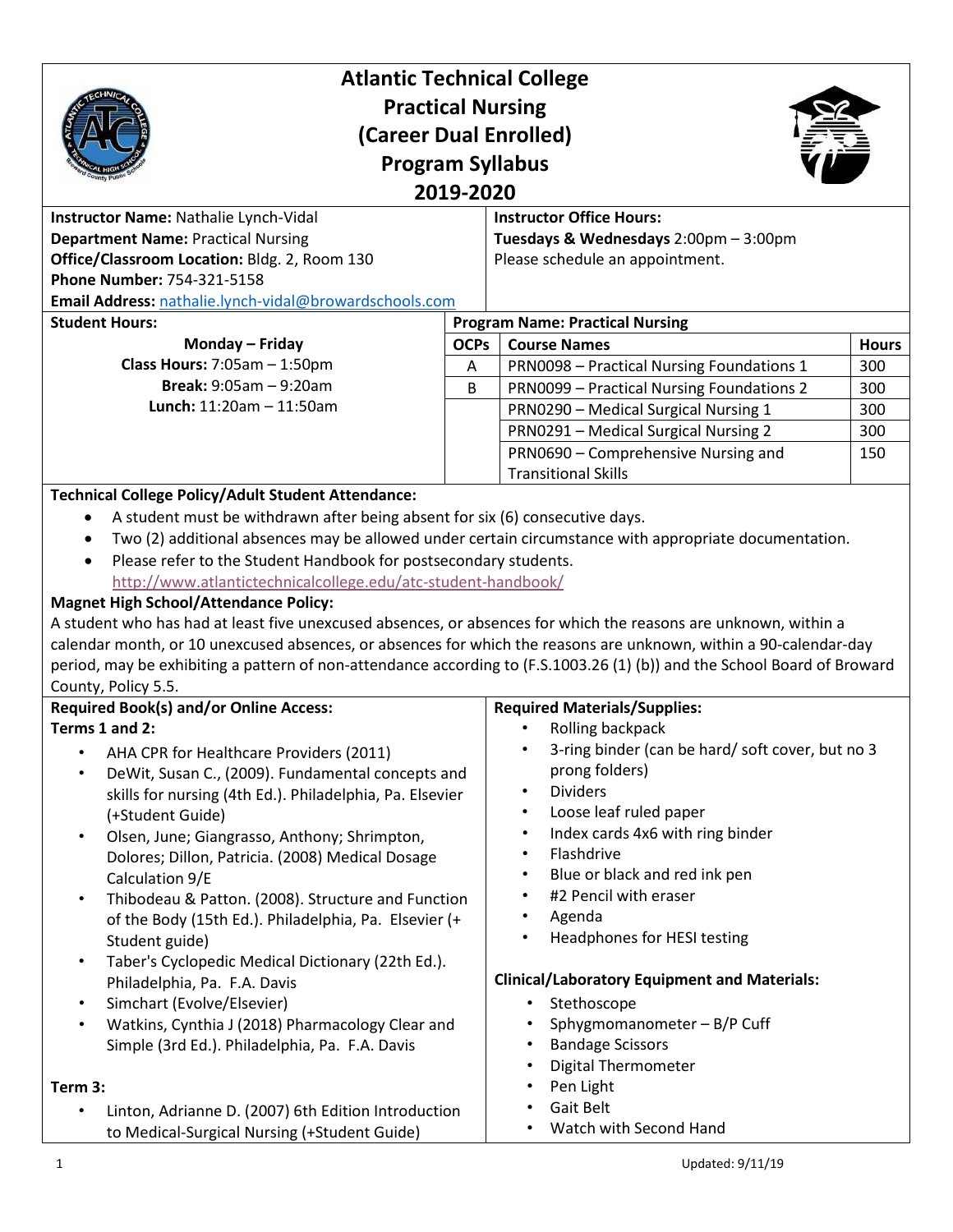| Watkins, Cynthia J (2018) Pharmacology Clear and<br>$\bullet$<br>Simple (3rd Ed.). Philadelphia, Pa. F.A. Davis<br>Deglin, Judith H. & Vallerand, April H & Sanoski,<br>Cynthia A.<br>(2011) Davis's Drug Guide for Nurses (15TH Edition).<br>Philadelphia, Pa. F.A. Davis Company<br>Terms 4 and 5:<br>Leifer, (2011). Introduction to Maternity and<br>$\bullet$<br>Pediatric | <b>Black/Red Pens</b><br>$\bullet$<br><b>Black Sharpie (Thick and Thin)</b><br><b>Index Cards</b><br><b>USB Drive</b><br><b>Rolling Backpack (Recommended)</b><br><b>NCLEX PN Review Book (Optional)</b><br>Pharmacology Cards (Optional)<br>Pulse oximeter |  |  |  |
|---------------------------------------------------------------------------------------------------------------------------------------------------------------------------------------------------------------------------------------------------------------------------------------------------------------------------------------------------------------------------------|-------------------------------------------------------------------------------------------------------------------------------------------------------------------------------------------------------------------------------------------------------------|--|--|--|
| Nursing (7th Ed). Philadelphia, Pa. Elsevier (Student<br>Guide)                                                                                                                                                                                                                                                                                                                 |                                                                                                                                                                                                                                                             |  |  |  |
| All required books and most materials/supplies can be purchased from the ATC bookstore.<br>Stop by during operational hours for pricing and purchasing information.                                                                                                                                                                                                             |                                                                                                                                                                                                                                                             |  |  |  |
| <b>Grading System:</b>                                                                                                                                                                                                                                                                                                                                                          | <b>Additional Program Specific Grading Information:</b>                                                                                                                                                                                                     |  |  |  |
| 90 - 100%<br>A                                                                                                                                                                                                                                                                                                                                                                  | <b>Clinical Rotation</b><br>Pass/Fail                                                                                                                                                                                                                       |  |  |  |
| 80 - 89%<br>В                                                                                                                                                                                                                                                                                                                                                                   | Theory Grade is comprised of 90% test scores and                                                                                                                                                                                                            |  |  |  |
| 70 - 79%<br>C                                                                                                                                                                                                                                                                                                                                                                   | 10% for assignments, homework and projects.                                                                                                                                                                                                                 |  |  |  |
| 60 - 69%<br>D                                                                                                                                                                                                                                                                                                                                                                   |                                                                                                                                                                                                                                                             |  |  |  |
| F<br>$0 - 59%$                                                                                                                                                                                                                                                                                                                                                                  |                                                                                                                                                                                                                                                             |  |  |  |
| Incomplete                                                                                                                                                                                                                                                                                                                                                                      |                                                                                                                                                                                                                                                             |  |  |  |
| <b>Online Course Grading Policy:</b>                                                                                                                                                                                                                                                                                                                                            |                                                                                                                                                                                                                                                             |  |  |  |
| Not Offered Online                                                                                                                                                                                                                                                                                                                                                              |                                                                                                                                                                                                                                                             |  |  |  |
| <b>View Your Grades:</b>                                                                                                                                                                                                                                                                                                                                                        |                                                                                                                                                                                                                                                             |  |  |  |
| Grades can be viewed online by following the directions below:                                                                                                                                                                                                                                                                                                                  |                                                                                                                                                                                                                                                             |  |  |  |
| Go to Clever SSO Website link: https://sso.browardschools.com and login:<br>1.                                                                                                                                                                                                                                                                                                  |                                                                                                                                                                                                                                                             |  |  |  |
| a. Username: 10-digit student ID number                                                                                                                                                                                                                                                                                                                                         |                                                                                                                                                                                                                                                             |  |  |  |
| b. Password: PMM/DD/YYYY (or your personally created password after initial login)                                                                                                                                                                                                                                                                                              |                                                                                                                                                                                                                                                             |  |  |  |
| Click on the FOCUS app on your Clever opening page.<br>2.                                                                                                                                                                                                                                                                                                                       |                                                                                                                                                                                                                                                             |  |  |  |
| (You may need to scroll-down the page to see the FOCUS app.)                                                                                                                                                                                                                                                                                                                    |                                                                                                                                                                                                                                                             |  |  |  |
| Enter your FOCUS username and password.<br>3.                                                                                                                                                                                                                                                                                                                                   |                                                                                                                                                                                                                                                             |  |  |  |
| NOTE: If the Focus App. is not visible after logging into Clever, please navigate to the Broward Focus website directly:                                                                                                                                                                                                                                                        |                                                                                                                                                                                                                                                             |  |  |  |
| https://broward.focusschoolsoftware.com/focus/.                                                                                                                                                                                                                                                                                                                                 |                                                                                                                                                                                                                                                             |  |  |  |
| <b>Classroom/Lab Rules:</b>                                                                                                                                                                                                                                                                                                                                                     |                                                                                                                                                                                                                                                             |  |  |  |
| Please see classroom/clinical/lab rules posted on Desire2Learn at https://broward.desire2learn.com/                                                                                                                                                                                                                                                                             |                                                                                                                                                                                                                                                             |  |  |  |
| <b>Industry Certification &amp; State Credential Exam Cost:</b><br>Nursing NCLEX exam, upon passing this industry credential<br>the student will become Licensed Practical Nurse.                                                                                                                                                                                               | <b>Outstanding Student Recognition Information:</b><br>A gold seal will be applied to a Program Completion<br>Certificate or an Applied Technology Diploma if the<br>student has earned a 3.5 GPA or higher in their Career                                 |  |  |  |
| \$200.00 PearsonVue Testing Fee<br>$\bullet$                                                                                                                                                                                                                                                                                                                                    |                                                                                                                                                                                                                                                             |  |  |  |
| \$85.00 - \$100.00 LiveScan (background) Fee -                                                                                                                                                                                                                                                                                                                                  | and Technical Education (CTE) classes.                                                                                                                                                                                                                      |  |  |  |
| dependent upon facility                                                                                                                                                                                                                                                                                                                                                         |                                                                                                                                                                                                                                                             |  |  |  |
| \$110.00 State of Florida Medical Quality Assurance<br>$\bullet$<br>Services Fee                                                                                                                                                                                                                                                                                                |                                                                                                                                                                                                                                                             |  |  |  |
| Estimated Total \$410.00 (prices are subject to change)                                                                                                                                                                                                                                                                                                                         |                                                                                                                                                                                                                                                             |  |  |  |
| You may qualify for certification reimbursement of your exam<br>cost(s) upon passing. Credential fees are estimated & subject to<br>change.                                                                                                                                                                                                                                     |                                                                                                                                                                                                                                                             |  |  |  |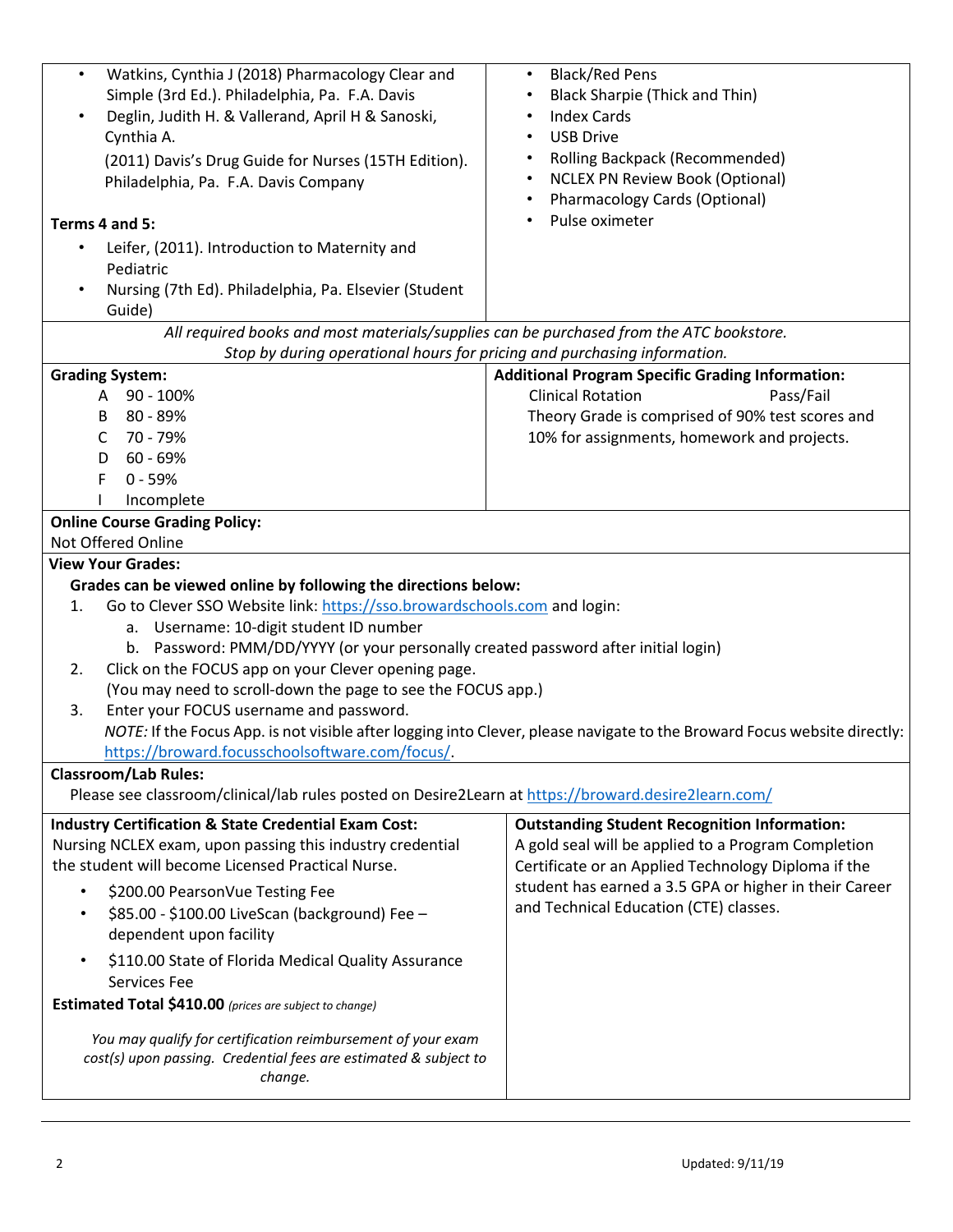#### **Program Name: Practical Nursing**

#### **Course Number: PRN0098**

# **Course Name: Practical Nursing Foundations 1 – 300 Hours (Terms 1 & 2) Occupational**

### **Occupational Completion Point: A**

**Intended Outcomes:** (From FL DOE Curriculum Framework)

Student will be able to:

- Demonstrate knowledge of the healthcare delivery system and health occupations.
- Recognize and practice safety, security and emergency procedures.
- Demonstrate knowledge of blood borne diseases, including HIV/AIDS.
- Perform patient and personal care as it pertains to the practical nurse.
- Provide patient-centered care for the geriatric population.
- Assist with restorative (rehabilitative) activities.
- Demonstrate organizational functions, following the patient plan of care.
- Demonstrate computer literacy as related to nursing functions.
- Use appropriate verbal and written communications in the performance of nursing functions.
- Demonstrate legal and ethical responsibilities specific to the nursing profession.
- Apply the principles of infection control, utilizing nursing principles.
- Perform aseptic techniques.
- Describe the structure and function of the human body.
- Apply principles of nutrition as it relates to Practical Nursing Scope of Practice.

# **Course Number: PRN0099**

# **Course Name: Practical Nursing Foundations 2 – 300 Hours (Terms 2 & 3)**

# **Occupational Completion Point: B**

**Intended Outcomes:** (From FL DOE Curriculum Framework)

Student will be able to:

- Describe human growth and development across the lifespan.
- Demonstrate the performance of nursing procedures (which can be accomplished through a combination of simulation, laboratory and clinical settings in accordance with F.S. 464.019).
- Demonstrate how to administer medication (which can be accomplished through a combination of simulation, laboratory and clinical settings in accordance with F.S.464.019).
- Demonstrate how to provide bio-psycho-social support (which can be accomplished through a combination of simulation, laboratory and clinical settings in accordance with F.S.464.019).
- Demonstrate healthy lifestyle responsibility specific to personal health maintenance.
- Implement education and resources for family wellness.
- Participate in Community Health Awareness Forums.

#### **Course Number: PRN0290**

# **Course Name: Medical/Surgical Nursing 1 – 300 Hours (Terms 3 & 4)**

#### **Occupational Completion Point: B**

**Intended Outcomes:** (From FL DOE Curriculum Framework)

Student will be able to:

- Demonstrate how to care for the surgical patient with a Cardiovascular, Respiratory, Lymphatic, Musculoskeletal, and Endocrine or Integumentary disease/disorder in accordance with F.S.464.019.
- Demonstrate how to care for pre-operative and post-operative patients, utilizing nursing principles in accordance with F.S.464.019.